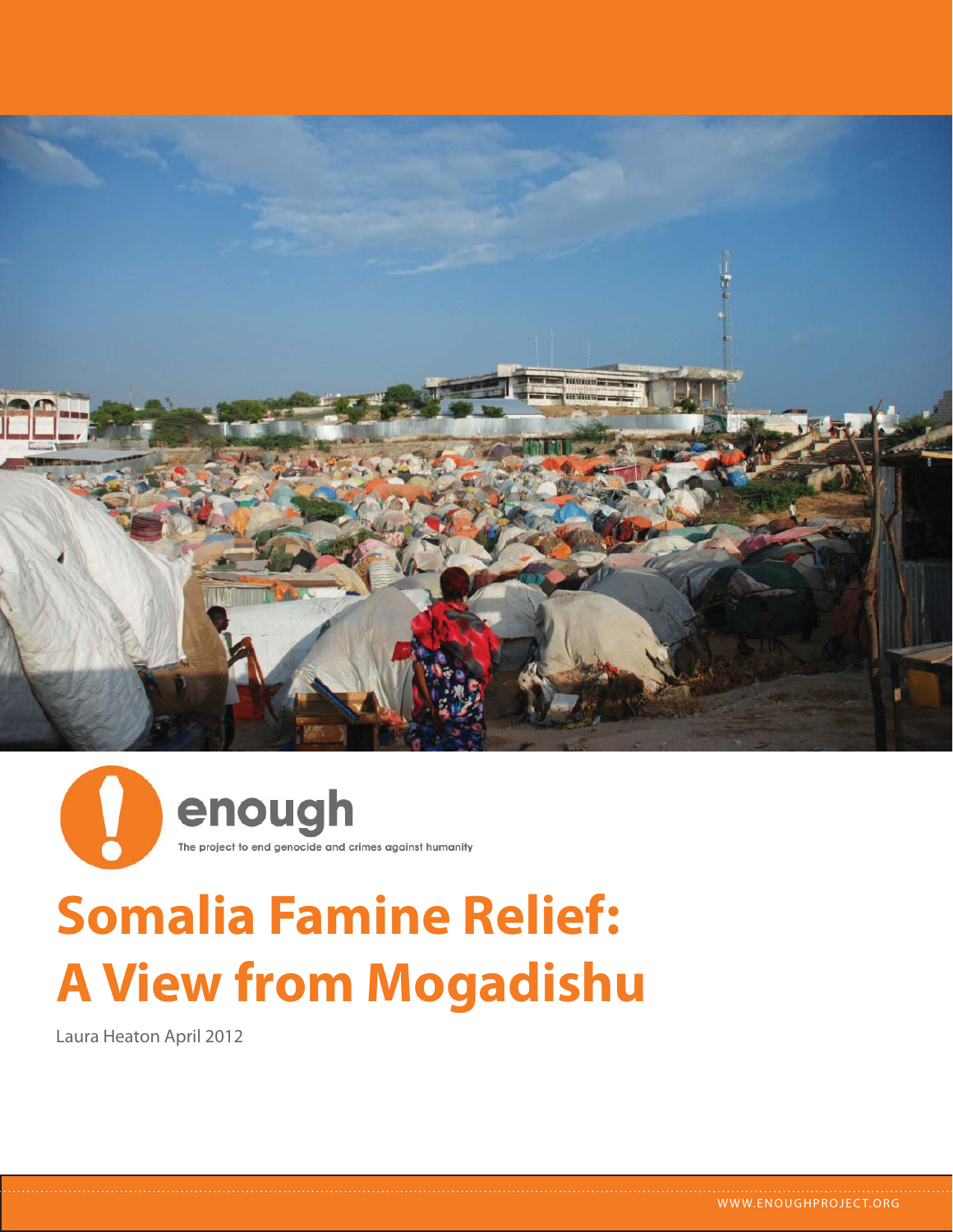

## **Somalia Famine Relief: A View from Mogadishu**

#### Names have been changed to protect the identities of the individuals featured in this field dispatch.

On February 3, six months after declaring a famine in several areas of Somalia, the United Nations announced that the famine was over. But the United Nations tempered its announcement with the sobering estimate that 2.3 million people in Somalia—a third of the country's total population—still faced a food crisis. Ominously, forecasts of poor rains for all of the eastern Horn of Africa are prompting aid agencies to warn that famine conditions could easily recur in 2012. Learning lessons from what did and did not work in the 2011 famine relief efforts in Somalia is thus a matter of urgent and immediate concern.

One of the areas where the needs were the greatest and the famine conditions the most persistent is the Somali capital of Mogadishu. But, seemingly incongruously, the area is also where the feeble Somali Transitional Federal Government, or TFG, has the most influence countrywide. As the drought intensified last year, the capital was inundated with some of the most vulnerable victims because Somalis living in rural areas fled there, expecting they would have the best chance of receiving assistance in the city. Because it was the destination for so many displaced people with no livelihood, the theory goes, Mogadishu has also been one of the slowest areas to recover.

But as this field dispatch describes, insecurity, inadequate oversight for distribution of humanitarian assistance, and wholesale criminality combined to create a situation where beneficiaries often didn't see the relief intended for them, security services involved in distribution committed abuses with impunity, and aid flowed instead into the pockets of corrupt Somali officials—all issues that primarily fall to the TFG to address.

During a recent visit to Somalia's embattled capital, the Enough Project gathered a variety of perspectives on how the famine relief played out at the most local level. Through a series of interviews, primarily in three settlements in the city where people displaced from other parts of the country have sought refuge, Enough documented testimonies that provide a candid look at the challenges to providing assistance in this city long steeped in vast quantities of humanitarian aid, where security conditions are such that a young man not prominently carrying a gun draws greater concern.

Details of the individual testimonies are impossible to verify, but accounts we have selected to highlight are generally consistent with other interviews, information from Enough sources, and public documentation.

#### **Overview**

A harbinger of what was to come, an influx of people fleeing drought arrived in Mogadishu in January 2011, just after the 2010 Deyr rains (October to December) failed, leaving farm lands parched in an area already chronically prone to severe weather. The U.N. estimates that 24,200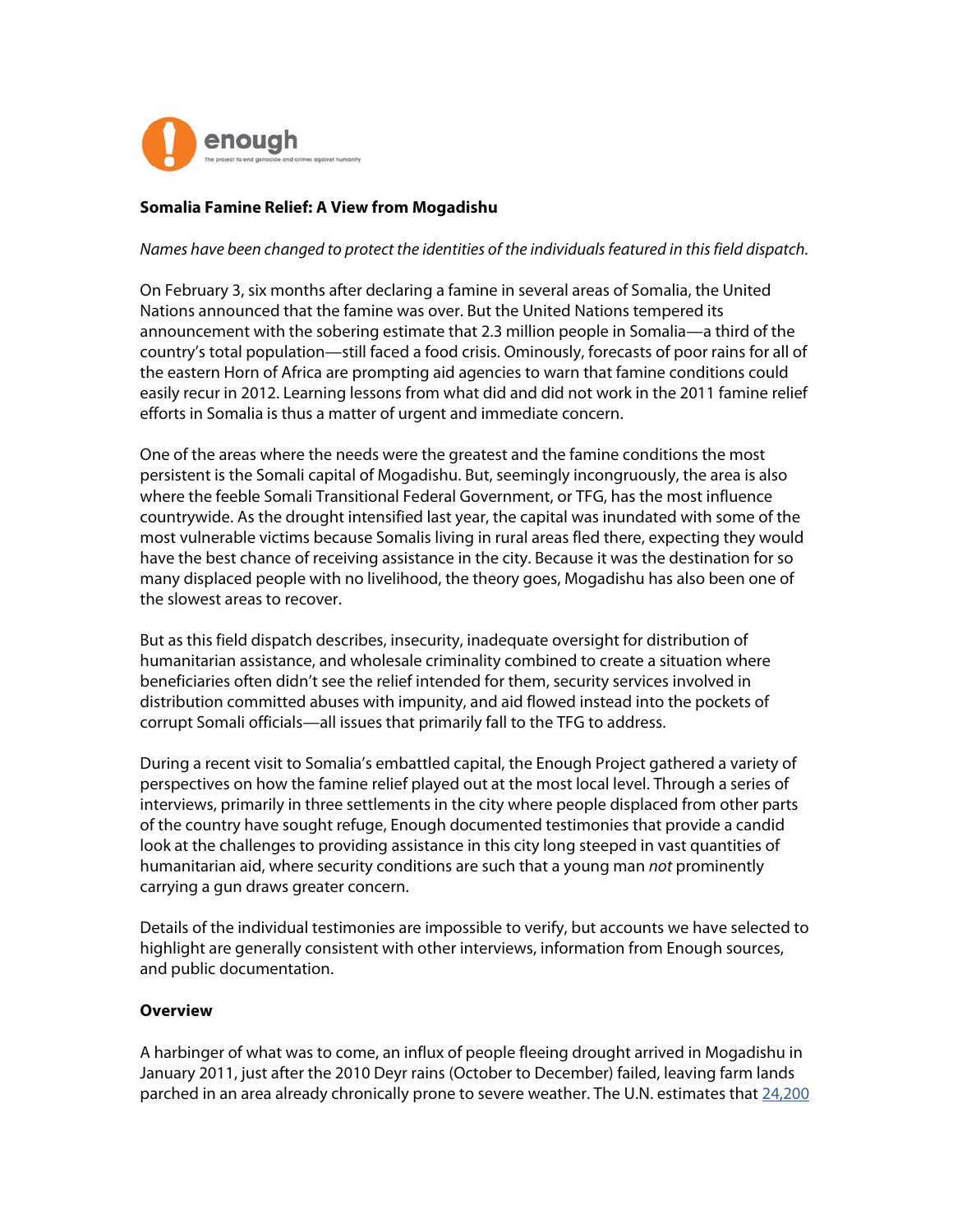people arrived in the capital that month, compared to previous months when the U.N. reported population movement out of the city due to conflict. The vast majority of newly arrived reported leaving their homes due to drought and to "lack of livelihood," which in the context of the failed rains was likely also tied to the severe weather conditions. But it would be months before warnings of an impending famine in Somalia were pronounced enough to make international headlines. Indeed, major media coverage only began in June 2011, a month before the U.N. declared famine.

The U.N. refugee agency's tracking of displaced people indicated that most came from the regions surrounding Mogadishu—Lower Shabelle, Middle Shabelle, Bay, and Bakool—notably all areas controlled by the militant group al-Shabaab at the time.

2011 saw a steady flow of drought-affected people arrive in Mogadishu, with a spike in July at the height of the famine. Last fall, the city was said to be hosting to an estimated 372,000 displaced people from other parts of the country. But that estimate was amended in January when new assessments concluded that the figure was overblown by a full 188,000 people. The conditions among those displaced were dire—and malnutrition and mortality rates among this population remain high—but the scope of the problem in Mogadishu, upon which aid agencies planned their response, was overstated.



# **Diversion**

Controversy over the diversion of humanitarian assistance intended for needy Somalis has long plagued aid efforts in Somalia, most dramatically in recent years following the documentation by the U.N. Security Council-mandated Monitoring Group on Somalia of "large-scale" food aid diversion, primarily by contractors and local staff of the World Food Program, some with links to militant groups. In short, the

monitoring group's damning March 2010 report found that as much as half of aid sent to Somalia was being diverted.

The U.N. Monitoring Group and subsequently some journalists have named names of the high-level conspirators in aid diversion. But even during a limited visit to Mogadishu the scope of the problem is apparent.

In Banadir market, stalls in the dry grain area of the centrally located shopping center are filled with bags of food bearing the bright insignias of the some of the largest donors and aid groups: World Food Program, United Arab Emirates, People's Republic of China, United States.

Sources familiar with aid delivery in Mogadishu said that seeing some food aid end up in the local markets is normal, as Somalis calculate what portion of the food they want to eat and what they can manage to sell to purchase other items they need or food they prefer. The Enough Project heard anecdotally that some aid organizations factor in a surplus when distributing food with the assumption that some recipients will choose to sell the extra food to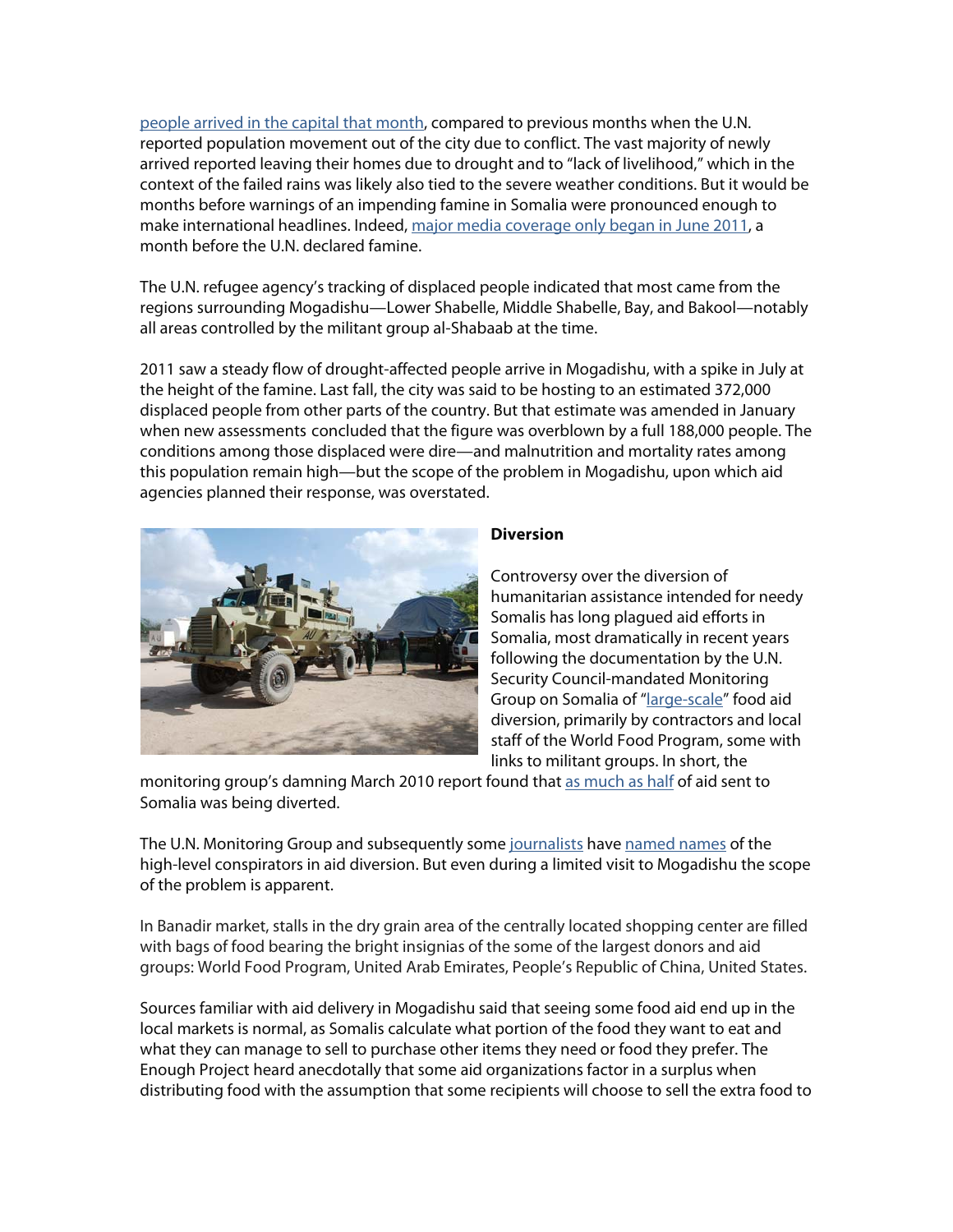generate some income—to give Somalis the means to make some choices about how to meet their own daily needs

But in the context of detailed reporting on the endemic siphoning off of aid, and the fact that food aid is one of the biggest "industries" in Mogadishu in sheer dollar amount, the stacks of grain for sale bearing the phrase "A Gift of the American People" is a poignant illustration.

In an effort to discourage diversion and ensure the appropriate recipients consume the food intended for them, humanitarian groups often distribute "wet food" at "feeding centers"—a rather impersonal way of describing what is essentially a soup kitchen. The center Enough visited was open to anyone who needed food, according to World Food Program staff at the site, to prevent tension between members of the displaced community and the local residents. At the centers, the food itself is said to deter those who would abuse the system: specially formulated to deliver the most nutritional value at the lowest cost, the spoonfuls of porridge served out of vast cauldrons pack a nutritious punch but likely wouldn't be the first choice of someone who wasn't genuinely in need of a free meal.

The day Enough visited the feeding center, the lines of people awaiting their bowl of porridge were overwhelmingly comprised of mothers and children. One mother, Surai, was waiting in the shade steps away from where her eight-year-old son Abdui was being measured for indications of malnutrition. Abdui's eyes were sunken and his arms rail-thin. While he was being examined by the local health worker, Surai said that her other three children had stayed at the camp, giving the impression



that Abdui was perhaps in need of special attention at the clinic because he was so frail. But as the conversation proceeded it was clear that the opposite was true. Of Surai's four children, Abdui was the strongest and therefore came to the center to help his mother carry their light purple bucket of porridge back to his feeble siblings.

At these local centers, the abuses come into play in the frequency of the feedings and the amount of food distributed. One source described to Enough a surprisingly simple but apparently effective way that some local aid organizations misrepresent the amount of food dispersed. The source said that local NGOs are expected to submit written reports and photos to donors like WFP documenting their distributions. But the photos presented as evidence of feedings taking place over multiple days are often compiled on just one day, with placards indicating the different dates swapped in. The Somali NGOs involved in misrepresenting their activities are well known locally; they are some of the oldest and largest Somali groups working in food aid "business," the source said. The problem is exacerbated by the collusion of some third-party organizations assigned by donors to monitor and audit the local NGOs.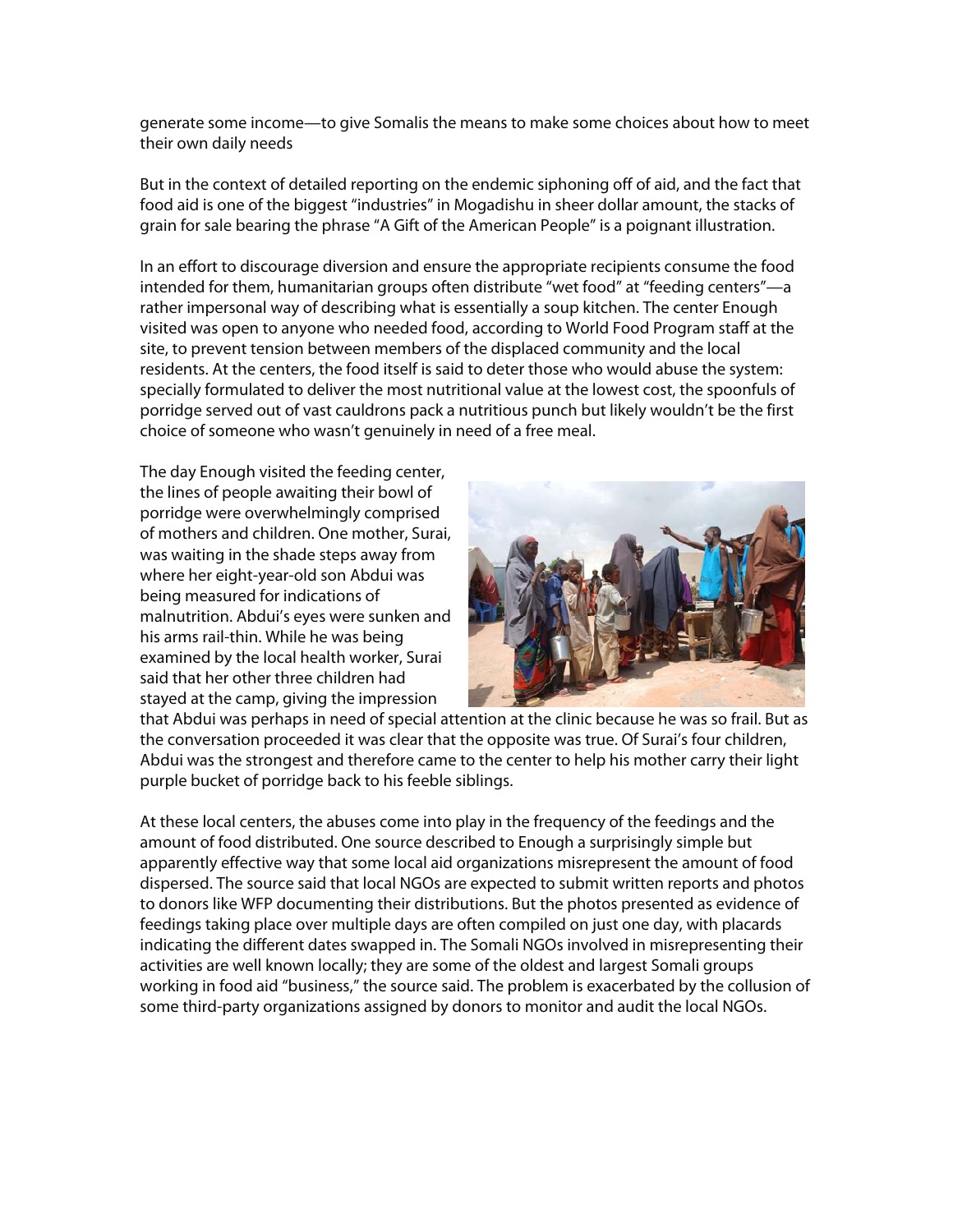#### **Gatekeepers and security**

Upon walking into the Kormari camp in Mogadishu, Enough's researcher, interpreter, and security personnel—all attired to minimize attention—were approached by a middle-aged woman who offered to direct them to whoever they wanted to meet. The interpreter made small talk with the woman but politely declined her offer and quickly led the group to another section of the camp, later warning that with the woman in ear-shot, interviewees would not be willing to speak candidly. The woman is what is known in Somalia as a gatekeeper or a "black cat."

The terms refer to an individual self-appointed to serve as the representative of displaced people, who often asserts his or her influence through connections with the neighborhood militia. In some cases the gatekeeper is one of the displaced, but the position is typically claimed by someone from the "host community" or neighborhood where the camp has sprung up. The gatekeeper serves as a point of contact for the aid organizations working in the camp and a liaison to the local community, and thus exerts influence over the displaced by wielding power to determine who receives assistance and when. Camp residents pay the gatekeeper, typically in food aid, to use the land (which may or may not actually belong to the gatekeeper) or stay in their good graces.

Asked about how humanitarians operating in Mogadishu are working to combat the influence of gatekeepers, a non-Somali U.N. staff member presented them as a relatively benign presence. The source noted that the gatekeepers operate in a "murky network" but shrugged off the question of countering their role, explaining that they are simply part of the system long in place for distributing aid.

But gauging from interviews with people who came to Mogadishu in search of assistance at the height of the drought and now live in makeshift camps, the gatekeepers are anything but benign.

#### **Hawa**, around 60, Middle Shabelle

In August, Hawa decided to leave her home in the city of Jowhar in the Middle Shabelle region to make her way north to Mogadishu. Her crops of maize, beans, and sesame had failed in the persistent drought, so she and her four children walked for three days and then found a ride in a car for the final day of travel. In November, Hawa traveled back to Jowhar when she learned that her sister had died. She hoped to find that the conditions were improving so that she could begin making plans for her family to return home, but instead she found that floods had engulfed her land. So Hawa traveled back to Mogadishu but is eagerly awaiting news that that she can return home for good because she said the assistance she and those living around her have received isn't adequate.

"The NGOs bring the food, and then we don't know what happens exactly, but the gatekeepers say 'the food is finished,'" before the people living in the camp receive any. "The soldiers and militias are taking it, even those of the TFG," Hawa said. She said that the normal allotment is one meal a day per person; the children receive porridge in the morning, and the adults eat cooked wheat at midday.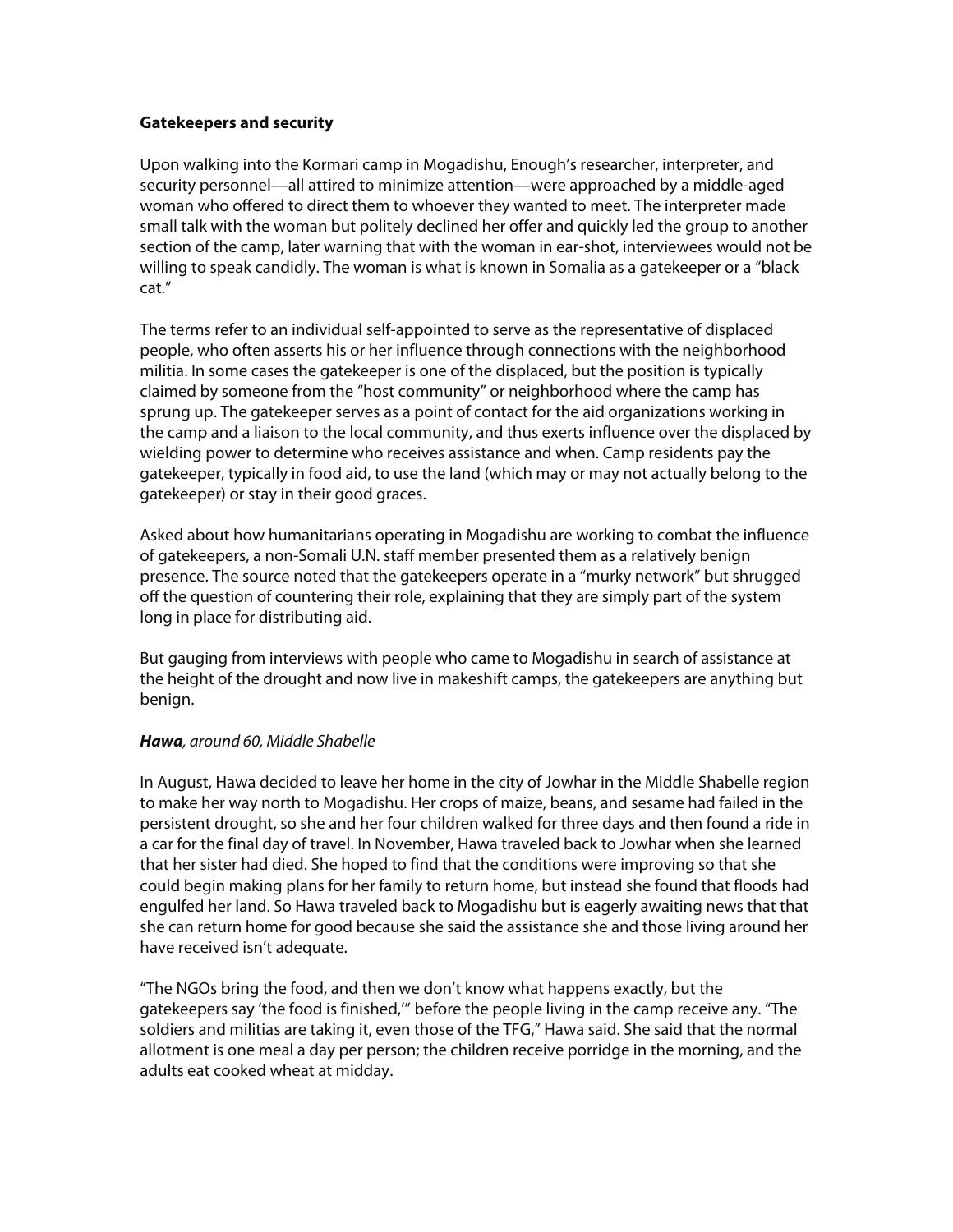"But sometimes we make a queue [for the lunch meal] and then they say, 'You've missed now. The food is finished,'" said Hawa. "Sometimes if they look at your face, and if they don't know you, they don't give you."

## **Khadija**, 35, Baidoa

Khadija's left eye still showed signs of swelling when she was interviewed by Enough. Her temple was marked with a welt, the remnants of the whipping she received 10 days before when she demanded to keep her place at the front of the food line.

The day before the incident, the food was gone before she received her meal, Khadija explained. So she went to the distribution site early the next day and was the first in line. But three hours later when the food distribution began, the man dishing out food, a member of a local militia, ignored her and called another woman to the front. Khadija protested.

As she recounted the story 10 days later, Khadija became very animated; she was obviously still furious. "Then he whipped me, slaaack!" she explained, cutting the air and drawing her hand in front of her face where the whip hit. She missed her one meal that day as well, because the militiaman forced her away.

"The woman [brought to the front of the line] comes from another village around this camp," Khadija said, adding that the man who whipped her is from the same area as the woman. "People who don't live in this camp come to take the food. Sometimes the people living here even miss [the meal] because the people from nearby come for food."

# **Habiba Ali**, 64, Lower Shabelle

Habiba's weathered face gave the impression she was even older than her 64 years, already a very elderly woman by Somalia's standards. But until last summer she continued to work on her tobacco farm to contribute to her large family's livelihood. In July, her six daughters, three sons, and three grandchildren moved temporarily to Mogadishu after the militant group al-Shabaab burned the family's tobacco farm as punishment for growing the forbidden substance. Habiba said her family had no choice but to leave when their loss of livelihood was compounded by the skyrocketing food prices, but she found the conditions in the camp depressing. Rather than survive on the meager once-a-day prepared meals, Habiba said she wished the aid organizations would distribute dry grains so that her family could cook for themselves.

One month before, the Turkish aid organization working in the camp delivered bags of food for the gatekeepers to disperse. Habiba brought her bag of rice back to her family's makeshift home and opened it to find that half of the contents had been stolen.

"First they take something good out of the sack and then the put in sand. Soldiers do this," she said. The same militiamen patrol the camp every day, so the displaced people know well who they are, Habiba said. But she added that they cannot raise the issue of the abuses with the TFG army because TFG commanders are working with the militias.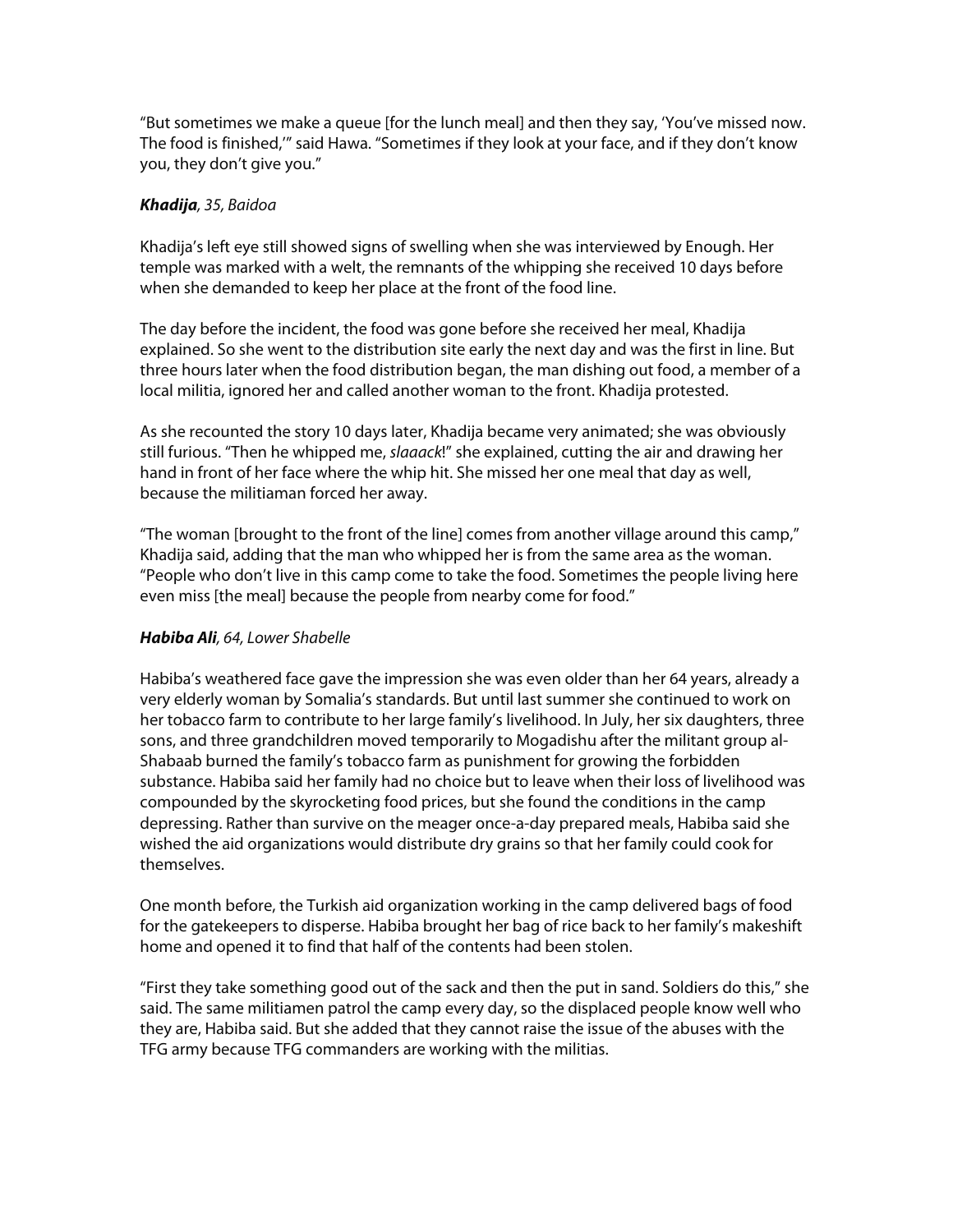Habiba described one occasion when a prominent militia leader in the area was apparently responsible for the diversion of several truckloads of aid. She said that the camp residents received ration cards, and trucks of Turkish aid arrived, but the food was never distributed. Over time, the residents observed how the militia leader had become wealthy. "Before, he was limited, but even he has a car now."

"If any NGO comes here, they should give the food directly to the beneficiaries," she said.

Habiba's interview with Enough was interrupted by a commotion outside of her hut. Enough's interpreter stepped out to investigate and then suddenly informed our researcher it was time to leave. Apparently, the plainclothes security personnel had drawn concern. "Someone saw that [one of our guards] had a [more inconspicuous] pistol and thought they might be al-Shabaab," the interpreter explained. "With an AK-47, it would be no problem. People are used to it."

The types of incidents described above are certainly not rare. Due to obvious security considerations that prevent staying in an unpredictable public space for longer than the span of a handful of interviews and make the cost of doing research in Mogadishu very high, Enough's time spent in the camps was necessarily limited. Nevertheless, our researcher learned of a variety of abuses, some of which are taking place just around the corner from the highly secured headquarters of Somalia's transitional government.

## **Government disconnect**

The dense patchwork of tents forming the Darwiish camp, where Hawa, Khadija, and Habiba live, covers the hill leading up to the imposing Parliament building, near the entrance to Villa Somalia, the seat of Somalia's Transitional Federal Government, or TFG. Set against the testimonies of these women, Prime Minister Abdiweli Mohamed Ali's



commentary on the famine looked particularly disconnected from the everyday reality of people struggling to find food.

In a briefing with international journalists in Mogadishu in December—two months before the famine classification would be downgraded—the prime minister was asked why, as conditions improved in several famine areas and the classification was lifted, Mogadishu, where the government has the most control, remained a famine zone.

"I have no idea how this international community makes the grading. You ask them and tell me how they did it. They don't know what they're talking about," Abdiweli said. "But what I can say is enough relief came to Somalia and we provided enough relief to those affected by the famine."

To further clarify, the prime minister was then asked if indeed he believes that there is no famine in Mogadishu—this just one day before the United Nations would announce a 2012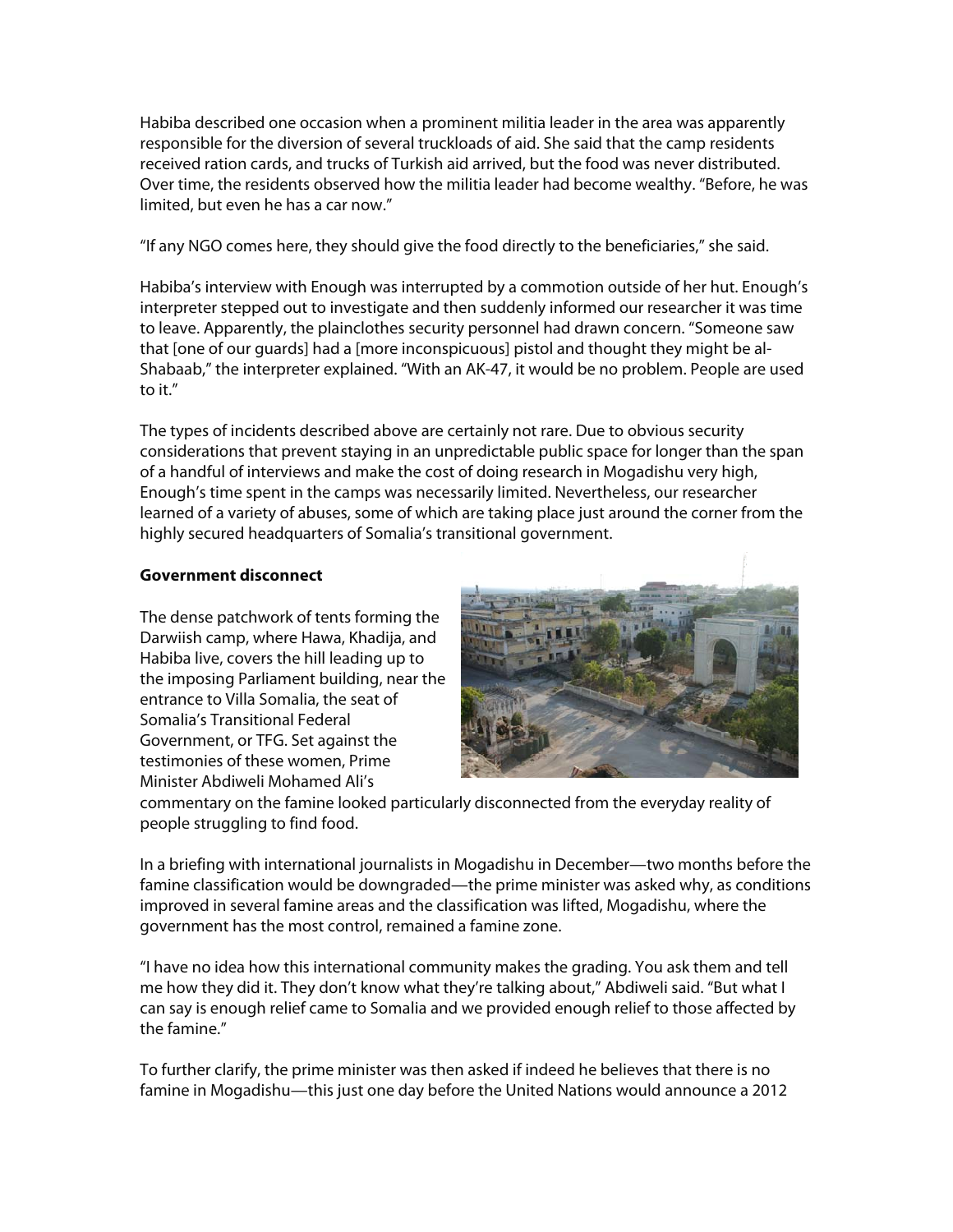humanitarian appeal for \$1.5 billion, citing ongoing famine and food insecurity among the country's primary challenges. His response:

"I don't believe so. I don't believe there's a famine in Mogadishu. You know the aid agencies became an entrenched interest group and they say all kind of things that they want to say. I don't want to be a conspiracy theorist. But I believe a lot of what has been said in the Lords of Poverty by Graham Hancock. So they became themselves lords of poverty. They say what they want to say. I don't want to accuse them, but the statistics that they use sometimes don't make sense to me."

The prime minister's frustrations are by no means unfounded; investigations and commentaries on the damaging effects of aid globally rarely fail to mention Somalia, where examples are rife from the past three decades or more. However, Abdiweli's defensive posture and quickness to blame the humanitarian community for the obvious shortcomings of the Somali government reveal a stubbornness that is alarming coming from a government so short on credibility and capability.

With just over four months left until the Transitional Federal Government's mandate expires, a military offensive against al-Shabaab in full swing, and predictions of ongoing, widespread humanitarian crisis throughout 2012, Somalia's leaders face one of the world's most challenging governing environments. But if the TFG, or its individual members who have ambitions of playing a role in post-transition governance, have any hope of becoming a unifying influence, they must take ownership of the country's challenges, including by sanctioning the individuals and systems in place that benefit from and perpetuate the misfortune of fellow Somalis.



# **Looking ahead**

Where does all of this leave the international community? Recent attention to Somalia generated by the high-level conference in London in February and by the reported successes of joint military operations targeting al-Shabaab leaves the impression that important changes are afoot. There are. But without some dramatic changes in the way the country is governed and

humanitarian issues are handled, Somalia remains prone to the next iteration of al-Shabaab, coming in to fill the void, and donors' contributions to assist Somalis most in need continue to risk falling into the hands of those who benefit from Somalia's chaos. "Changes in political leadership and decision-making structures will have limited effect if no effort is made to weaken the political cartels and networks that work behind the scenes in Somalia to divert funds and stymie effective rule of law," wrote Somalia specialist Ken Menkhaus in a briefing for the Enough Project ahead of the London Conference.

The international community has already expressed the view that there will be no more tolerance for the status quo. Now this wide array of actors—from multinational bodies like the European Union, African Union, Intergovernmental Authority on Development, and